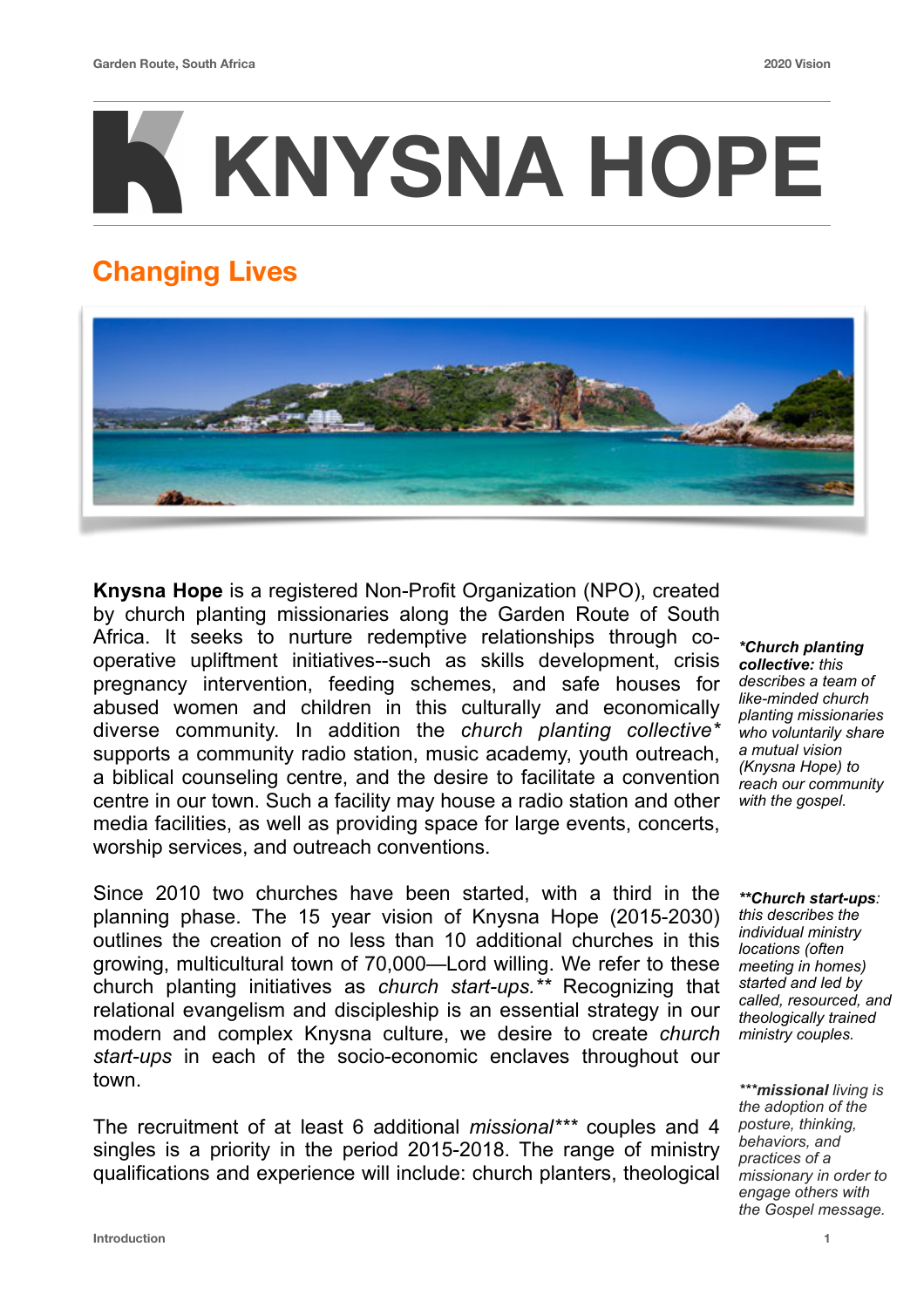educators, biblical counsellors, music performers and educators, broadcast specialists, children and youth workers, medical personnel, and administrative/logistical professionals.

We recognize that the skills necessary to develop and manage the Knysna Hope ministry team will in some instances come within families where the husband might be skilled in business, while his wife is an educator. Such combined skills and experiences will provide an economy of resources and energies. Such a couple will also contribute as *church planting assistants\*\*\*\** within the

community where they live.

*"And be not conformed to this world: but be ye transformed by the renewing of your mind."* 

*ROMANS 12:2*

Especially during the first 5 years (2015-2020) "pioneering" phase for the Knysna Hope vision, all personnel are required to come fully resourced with their own personal income. This is particularly important in the application for Charitable Workers Permits required by the South African government for all foreign workers. However, our Knysna Hope organization promotes a philosophy of upliftment and empowerment for local South Africans, and

is structured to provide training for nationals at all levels.



*\*\*\*\*Church planting assistants:* singles or couples working with Knysna Hope. who also serve in a ministry role in one of the local *church startup* locations.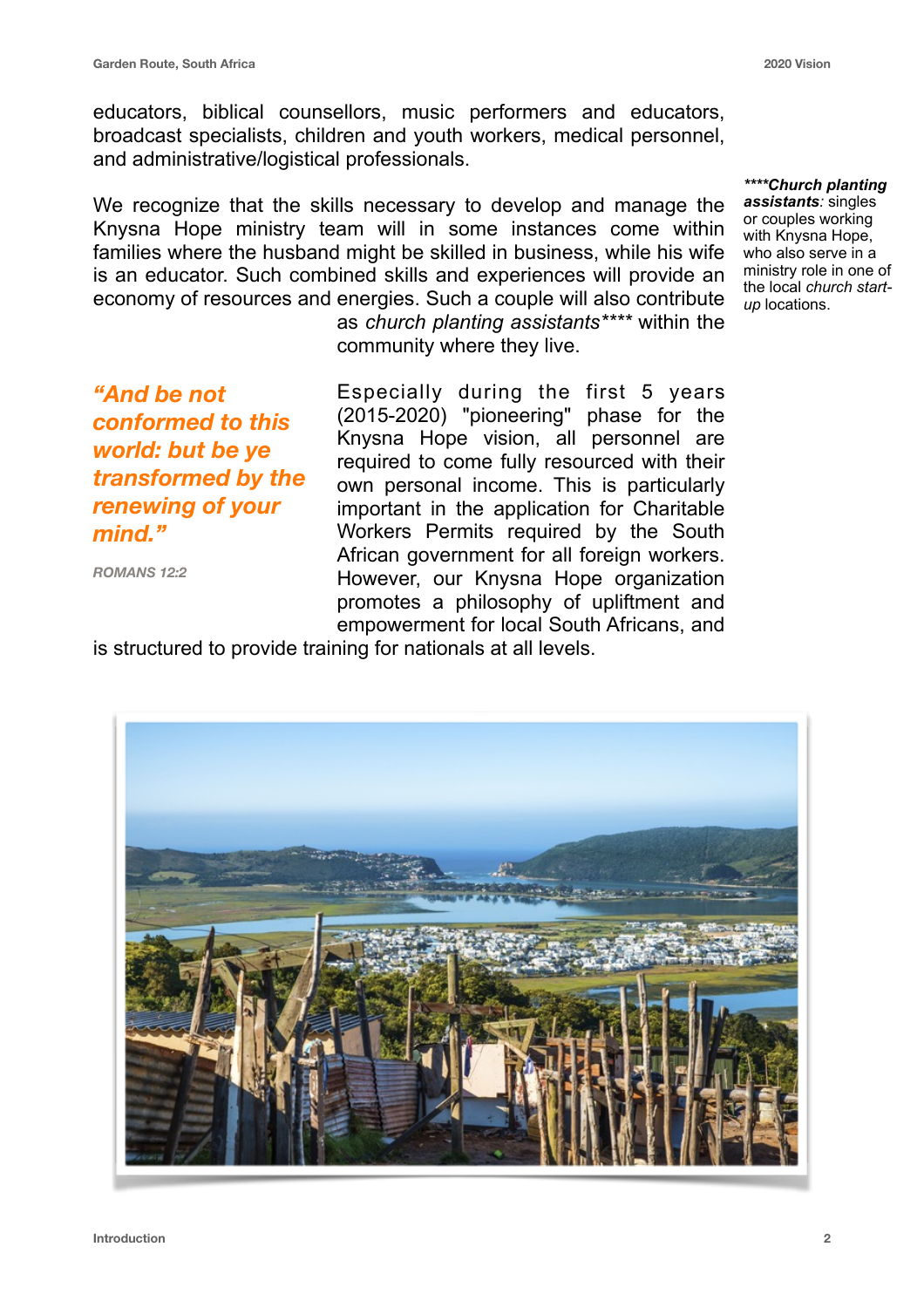### **Notions of the Vision**

#### **Qualifying Our Knysna Prospects**

After more than a decade of surveys and ministry involvement in Knysna, our church planting team has a better informed image of our town. We appreciate the uniqueness of Knysna as a melting pot of ideas, experiences and cultures. Not all of that is negative, of course. Although unsurpassed in its unusual natural beauty, Knysna has a checkered history of ebbs and flows in practically every other aspect of its economy and culture. Today it is difficult to identify what really keeps Knysna afloat, but most will agree that tourism is now the clear leader economically. The economy can be described as seasonal at best.

The religious history of the town is seen in much the same way. Knysna has been tarnished by the regrettable moral failure of several of its influential spiritual leaders in the past, not to mention the odd financial mis-appropriation or two! Sadly, such tragic failures have left discouragement and mistrust of "the church" in their wake. The entrenched liturgical styles, legalism, traditionalism, and even emotionalism within the churches have further hampered the impact of the Gospel in our area. In addition, owing to the everpresent influence of post-modern thinking, many in our town—even those professing to be Christians—have rejected the value or relevance of the local church for them today. We therefore accept that a fresh, innovative, and relevant biblical approach is needed for the revival of Knysna. We are committed to challenging the man-made conventions of the church and correcting the misconceptions of modern Christians biblically.

#### **Being Part of Something Bigger**

It is human nature to want to be part of something bigger. Something successful. Something alive. This desire is so compelling that even the appearance of "blessing" is mistaken for authenticity, and is often enough to draw the most sincere believer into something that later may be found to be counterfeit. For generations the evangelical church has been guilty of fabricating artificial growth through pragmatic means. We recall the Power of Positive Thinking movement in the 1960's and 70's, which was followed closely by the Seeker Sensitive and Purpose Driven movements which remained successful into the new millennium. Church growth was programmed and was pursued relentlessly. Multi-campus churches became popular, and even influential, usually with one charismatic leader rising to fame in the center of it all.

Much of that era has passed, thankfully, but what will replace it? We're not completely certain, but we recognize that we have been given an opportunity to influence Knysna for Christ in a new and appropriate way. Therefore we are suggesting a fresh model of multiple "church start-ups" throughout our town initiated and led by missional, qualified, church-planting pastors. Although each of these community based outreaches will maintain their own local church autonomy, the spiritual leaders will be voluntarily connected to each other through a common "city-wide vision." We believe that this approach will answer the biblical imperative for the organism of the church to experience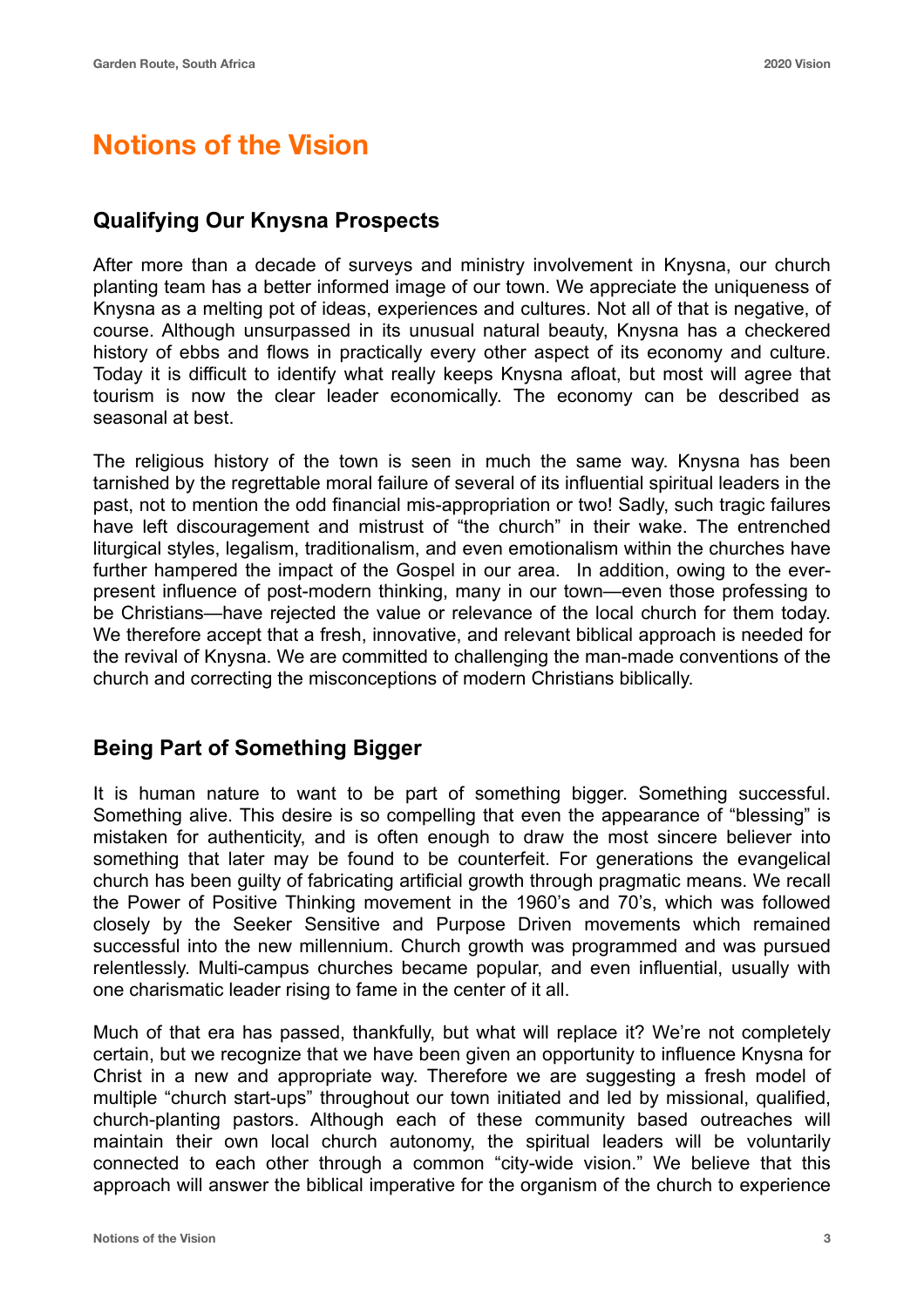genuine body life. Young church planting works often feel remote and isolated in their formative years, and would benefit from some connectivity to others of like faith.

That's where the voluntary relationship comes in with the other church planters, and their growing congregations, to feel that they are a part of something bigger than themselves. Enjoying ministry fellowship and even partnership with other church start-ups in the town who share a common vision will not only allow for encouragement, but it will also better facilitate the spread of the gospel through the mutual investment in community projects. Such a model will, in addition, provide opportunities for combined fellowship, worship services, and outreach events for the town. Depending on practical considerations, such events might be periodic, or even regular.

#### **Geographically Divided and Culturally Diverse**

Knysna has been identified as having more *multimillionaires\** with second homes than any other town in the country. These wealthy homeowners live elsewhere and only visit Knysna a few weeks each year. Yet in contrast we might guess that more than 50% of our permanent Knysna residents still remain below the poverty line. Thankfully there is a strong middle group of average residents who keep the town viable! The fascinating reality is that these contrasts appear rather stark in the confines of a small town.

Probably the two greatest obstacles to ministry in Knysna are the geographic and cultural divisions in town. Naturally, those with means live in the leafy green suburbs, and those without live in poorer communities known locally as "The Township." These two geographic divisions also represent multiple cultural and even language divisions. The suburbs in town are fragmented due to the extreme nature of the Knysna Estuary and it's surrounding hills. Each suburb is clearly disconnected from the other, offering church planters a natural opportunity of starting an outreach from their home, attempting to reach their own neighborhood first. The Township community also has a similar challenge geographically as there are scores of housing settlements scattered over a wide area, divided by the harsh topography. Again this invites a strategy for multiple church planting start-ups in each smaller community.

The advantage of a strategy of dispersed church planters is that it allows small start-ups the luxury of using homes, and other borrowed or shared facilities at minimal cost in the short to medium term. This in turn provides more available ministry resources to be invested in people, rather than in under-utilized facilities.

\**multimillionaires: those who have a net worth in excess of R120 million.*

#### **Earning the Right to Intervene Spiritually**

Knysna is characterized by extreme social, economic, and cultural divisions. However, there is an underlying attitude of friendliness and cooperation among all groups. In fact, there are commendable initiatives by many who are financially secure to provide assistance to those who are in need. Charitable organizations abound in our town. Any church planting strategy in Knysna must take into consideration the dire needs of the majority of our population, and ought to be instructed by the already present social conscience of our community. Although we would not want to promote a "social gospel,"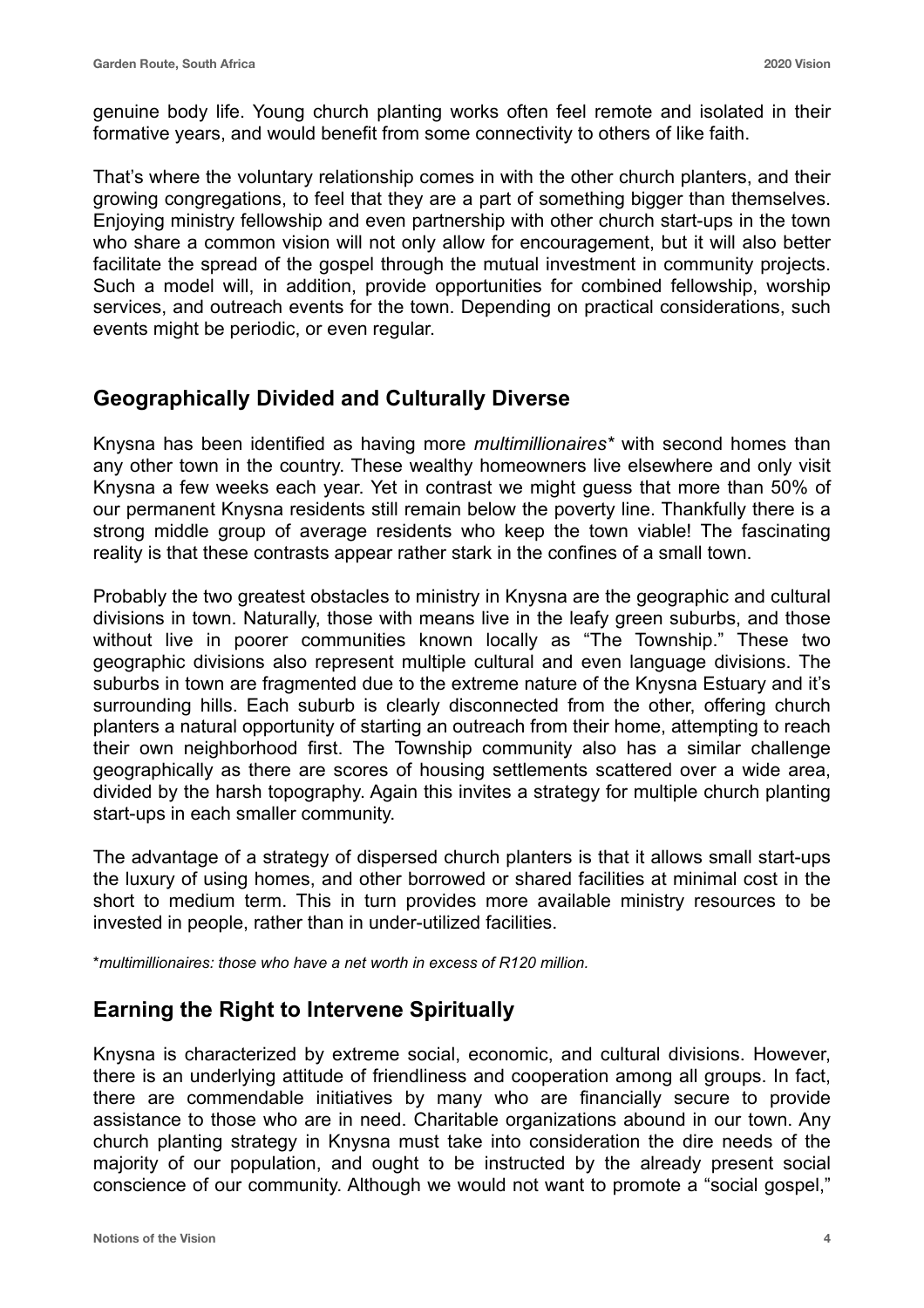as has been the error of many before us, we are committed to maintaining a sensitivity towards the social challenges facing our town. We believe that by identifying the issues troubling those who are at the greatest risk, or who are in crisis in Knysna, we can offer them "next step" solutions as a way of intervening in their circumstances. Such initiatives might include soup kitchens to feed at risk children, safe houses for abused women and children, a crisis pregnancy center, and a skills center to help locals become more employable. The relationships we build through these efforts will certainly open doors for evangelism.

Knysna Hope endeavors to go a little further by not only ministering to those in economic crisis, but also to foster new relationships with others in our community through cultural initiatives such as a community radio station, a music academy, and even facilitating a convention centre for our town. Added to these will be a Biblical Counseling Center and an outreach center for children and youth.

#### **Building Fresh Spiritual Momentum**

Our goal is to encourage the building of redemptive relationships in all sectors of our diverse community. Making ourselves accessible and visible to the souls of Knysna opens the doors to be able to intervene spiritually in their lives. In time, such enterprises will provide real ministry opportunities for the Christians in our growing churches to maximize their impact on the community. We envisage a new generation of missional South African believers committed to reaching their community with the Gospel.

The reality is that there is presently an unusual open door for the Gospel in towns like Knysna. We are eager to maximize our impact for Christ while the freedoms are there. Until the momentum builds among our local South African believers, we believe there is ample need to recruit missional church planters and church planting assistants from other places in South Africa, and also from North America. We understand that modern church planting missionaries want community in ministry, and desire to be part of a team.

Knysna Hope offers such a benefit. There is much to be said about the effectiveness of missionaries committed to a common vision. We are trusting the Lord to bring together a diverse team of uniquely gifted and resourced men and women, married or single, to establish an influential spiritual foundation in our wonderful town. Our hope is that a new generation of missional Christians will be built to carry the Gospel baton on to the next generation.

#### **Heading in the Direction of Responsible Stewardship**

Buildings are expensive! We understand that the real church is not a building, but is comprised of born-again believers who meet in a building. It is difficult to function in our modern world without suitable meeting places. Over the last 300 years, the church has made a building the focal point of their ministry. Regrettably most church buildings in our day are clearly under-utilized, which raises a serious stewardship question.

Our church planting team does not pretend to have all the answers on this issue, but we are committed to heading in the direction of responsible stewardship regarding buildings.